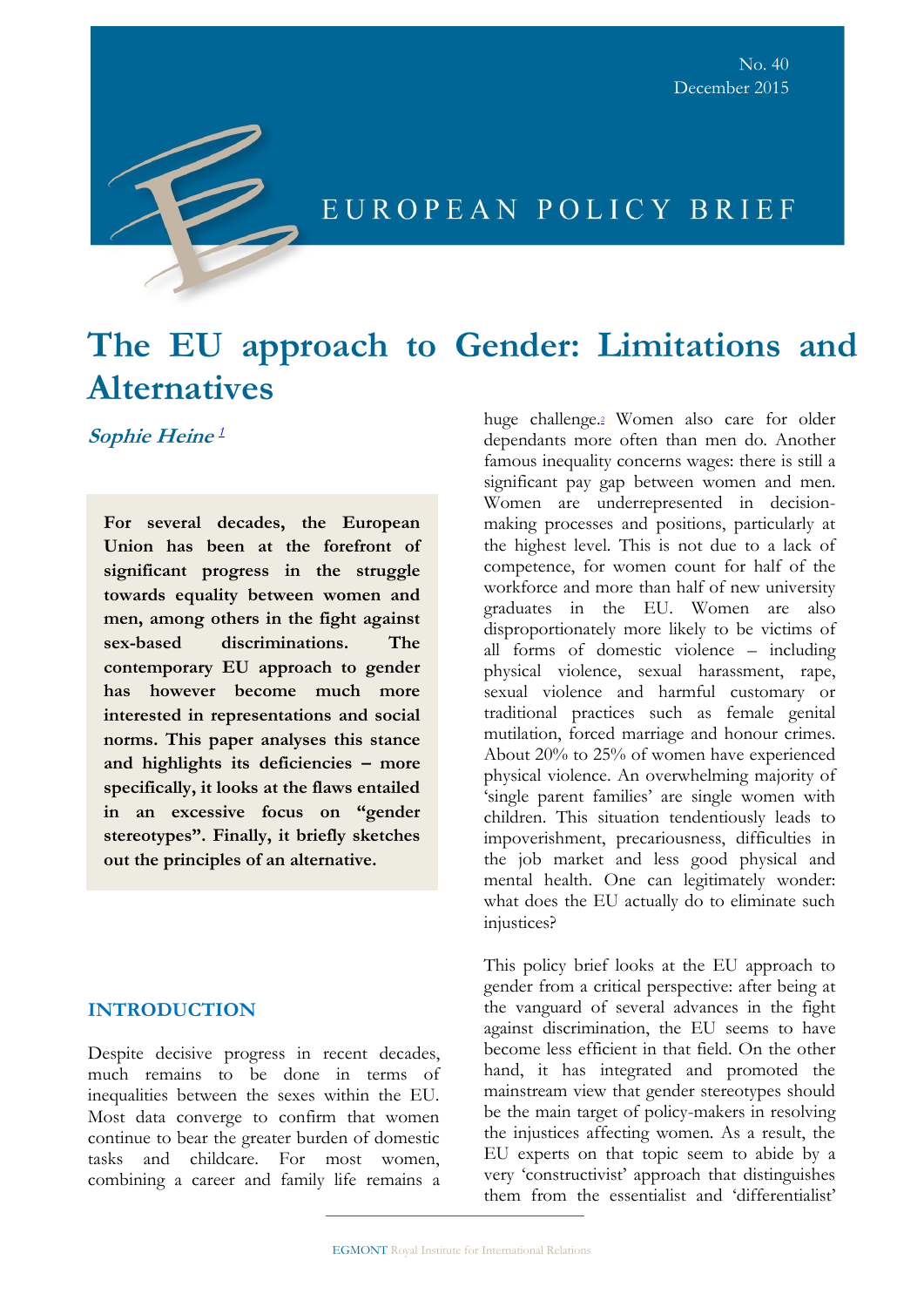view which has been very much revived in the media and even in part of the academic literature on women in recent decades. After briefly analysing this view, we will point at several of its deficiencies. Finally, we will rapidly sketch the general principles of an alternative perspective on this issue, which should avoid the constructivist trap as well as that of essentialism.

# **THE EU APPROACH TO GENDER**

# **From a legal fight against discrimination...**

The EU has been at the forefront of the fight against discrimination based on gender (and on ethnic, religious or cultural grounds) for the last four decades. A strong legal basis exists in that fiel[d.](https://outlook.office365.com/owa/#sdfootnote3sym)<sup>3</sup> The 1957 Treaty of Rome already emphasized the principle of equal pay for equal work. (Article 119 EEC, then 141 EC, now Article 157 TFEU). In 1976, the Court of Justice of the European Union (CJEU) added a social aim to Article 119 EEC. And indeed, from 1976 onwards, the EU adopted several directives tackling gender-based discrimination: this legislation concerned equal opportunities and equal treatment of men and women in the labour market and in social security, parental leave and on the safety and health at work of pregnant workers and workers who have recently given birth or are breastfeeding. With the Treaty of Amsterdam in 1999, the promotion of equality between men and women became one of the essential tasks of the European Community (Article 2 EC) and the EU received the competence to combat further discrimination based on gender (Article 13(1) EC, now 19(1) TFEU). The Charter of Fundamental Rights of the European Union prohibits discrimination on any grounds, including sex, (Article 21) and highlights the necessity of positive action in that respect (Article 23). In the Treaty of Lisbon (2009), equality between men and women was declared part of the common values of the EU (Article 2 TEU). Promoting equality between men and women also appears among the tasks of the Union (Article 3(3) TEU).

In 2010, the Commission adopted a strategy for equality between women and men (2010–2015). It outlined six priority areas: equal economic independence for women and men; equal pay for work of equal value; equality in decisionmaking; dignity, integrity and ending gender violence; promoting gender equality beyond the EU and horizontal issues[.](https://outlook.office365.com/owa/#sdfootnote4sym)<sup>4</sup>

Several instruments were put in place to implement this strategy. For instance, the European Commission has allocated about €8 million to projects preventing and struggling against violence committed against women and girls within the EU[.](https://outlook.office365.com/owa/#sdfootnote5sym)<sup>5</sup> In addition, the victims' rights directive was recently adopted: it guarantees a minimum level of rights for victims across the Union: the right to clear and understandable information on proceedings, the ability to participate actively in criminal proceedings and the benefit of victim support services[.](https://outlook.office365.com/owa/#sdfootnote6sym)<sup>6</sup>

An assessment of this strategy shows that it has led to a better knowledge of the various dimensions of gender inequalities, to a greater awareness within the population and policymakers of the necessity to address gender inequalities, and the elaboration of models and indicators in favour of gender mainstreaming. However, some evaluations have also highlighted the fact that progress has been uneven across the priority objective[s.](https://outlook.office365.com/owa/#sdfootnote7sym)<sup>2</sup> The achievements have been greater in the better focused priority areas, like gender equality in decision-making and violence against women. Two main defects have been highlighted in these assessments: first, a lack of sufficient resources for effective implementation, because no budget has been earmarked for the strategy; second, the obvious deficiency caused by the weak institutionalization of gender mainstreaming in the EU decision-making process. Overall, the strategy seems to have produced positive effects regarding agenda setting, innovation and learning dimensions, but much less in terms of practical change. And indeed, the Gender Equality Index 2015 of the European Institute for Gender Equality shows only marginal progress towards gender equality between 2005 and 2015[.](https://outlook.office365.com/owa/#sdfootnote8sym)8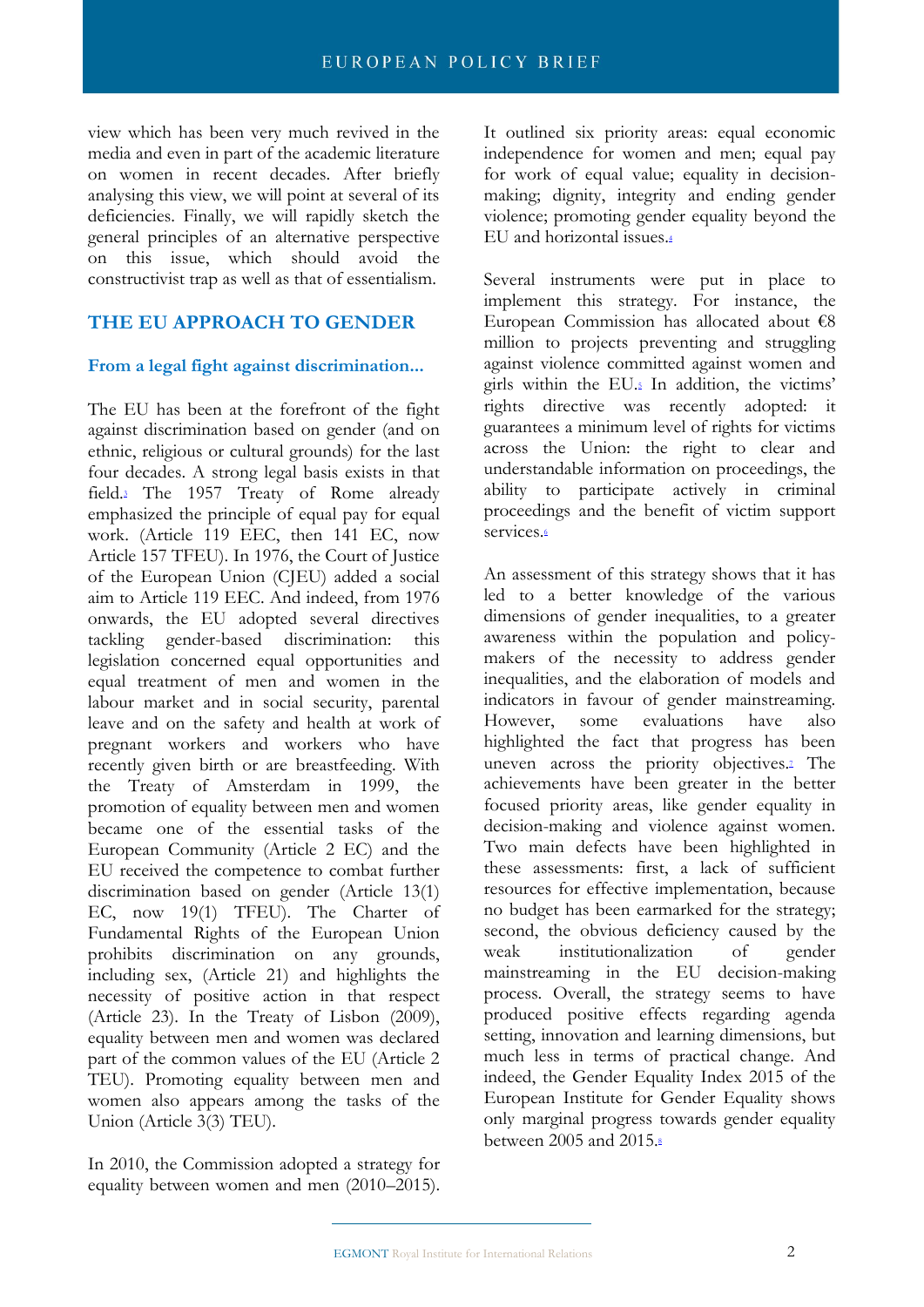In this respect, it might be useful to note that on the legislative front, not enough has been achieved over the last few years. For example, in November 2012, [the European Commission](http://www.euractiv.com/socialeurope/commission-gives-green-light-gen-news-516048)  [proposed a draft directive](http://www.euractiv.com/socialeurope/commission-gives-green-light-gen-news-516048) imposing a quota of 40% women among non-executive directors of companies listed on stock exchanges by 2020. The bill has been approved with amendments by the Parliament but is still under discussion in the Council[.](https://outlook.office365.com/owa/#sdfootnote9sym)<sup>9</sup> On the other hand, the maternity leave directive proposal, presented for the first time by the Commission in 2008, has not been adopted after the co-legislators – Parliament and Council – could not reach an agreement. The Commission has decided to withdraw the initiative in order to put an end to the current stalemate and open up the way for new initiatives[.](https://outlook.office365.com/owa/#sdfootnote10sym)<sup>10</sup> It might be useful to note that the withdrawal of this directive took place as a consequence of its agenda for 'better regulation'. The latter has indeed pushed the Commission to get rid of 80 legislative propositions, using the argument that it is necessary to cut 'red tape' and to reduce the number of European regulations. For some, this is proof of the deepening of an economically liberal agenda, while others perceive this orientation as a response to the eurosceptic arguments against the 'Brussels bureaucratic monster'.

Therefore, the struggle for more equality between the sexes seems to have somewhat stagnated at the European level, although so much remains to be done. I would now like to concentrate, in a critical way, on one of the main focuses of the EU in dealing with this crucial matter.

# ...**To a focus on stereotypes**

For the last two decades, one approach has become largely hegemonic in policy circles as well as among academics working towards equality between the sexes, namely an approach focused on the elimination of 'gender stereotypes', perceived as the main cause of both apparent differences between behaviour and preferences according to sex, and of the enduring inequalities between them. This vision seems to have penetrated the work done at the European level, particularly when it promotes 'soft law' or awareness-raising. More specifically, it pervades most of the recent reports and resolutions emanating from the European Parliament and the European Commission.

A first characteristic of this general approach to gender is to oppose the reproduction of prevailing clichés of the feminine and masculine. These presumptions are very broadly defined. For instance, we are told that boys are educated to focus on the outside world, while girls are supposed to be more suited to the domestic world, and that this is not neutral. Girls are also said to be taught to accept authority, while boys are expec[t](https://outlook.office365.com/owa/#sdfootnote12sym)ed to challenge it<sup>11</sup> Other stereotypes viewed as problematic involve limiting girls to a future role as mothers or putting too much emphasis on their appearance, and not introducing boys to qualities and skills such as emotional literacy or domestic task[s.](https://outlook.office365.com/owa/#sdfootnote12sym)<sup>12</sup>

In addition, these very broadly defined stereotypes are seen as explaining the different roles socially attributed to individuals according to their sex. For example, we are told that 'Traditional gender roles and stereotypes still exert a great deal of influence over the division of labour in the home, in education, in careers, in the workplace and in society in general.'[13](https://outlook.office365.com/owa/#sdfootnote13sym) The target of criticism is very much the education system: 'educational institutions that practice gender segregation, and education materials often contain stereotypes that help to perpetuate the traditional separate roles assigned to girls and boys.['](https://outlook.office365.com/owa/#sdfootnote14sym)<sup>14</sup> We are also told that 'gender stereotypes assign different, determined and limited roles to women and men' and that 'these roles are . . . disseminated or reproduced by parents, education and media . . . integrated by individuals during the socialisation phases of childhood and adolescence and therefore influence their lives and might limit women's and men's personal development.' $\frac{1}{2}$  These stereotypes are said not only to 'influence choices throughout their lives' but also to have 'strong implications for the labour market, where women still face both horizontal and vertical segregation.' In the end, this 'contributes to certain sectors still being considered "male" and their pay levels consequently being higher than those of sectors considered "female".['](https://outlook.office365.com/owa/#sdfootnote16sym)16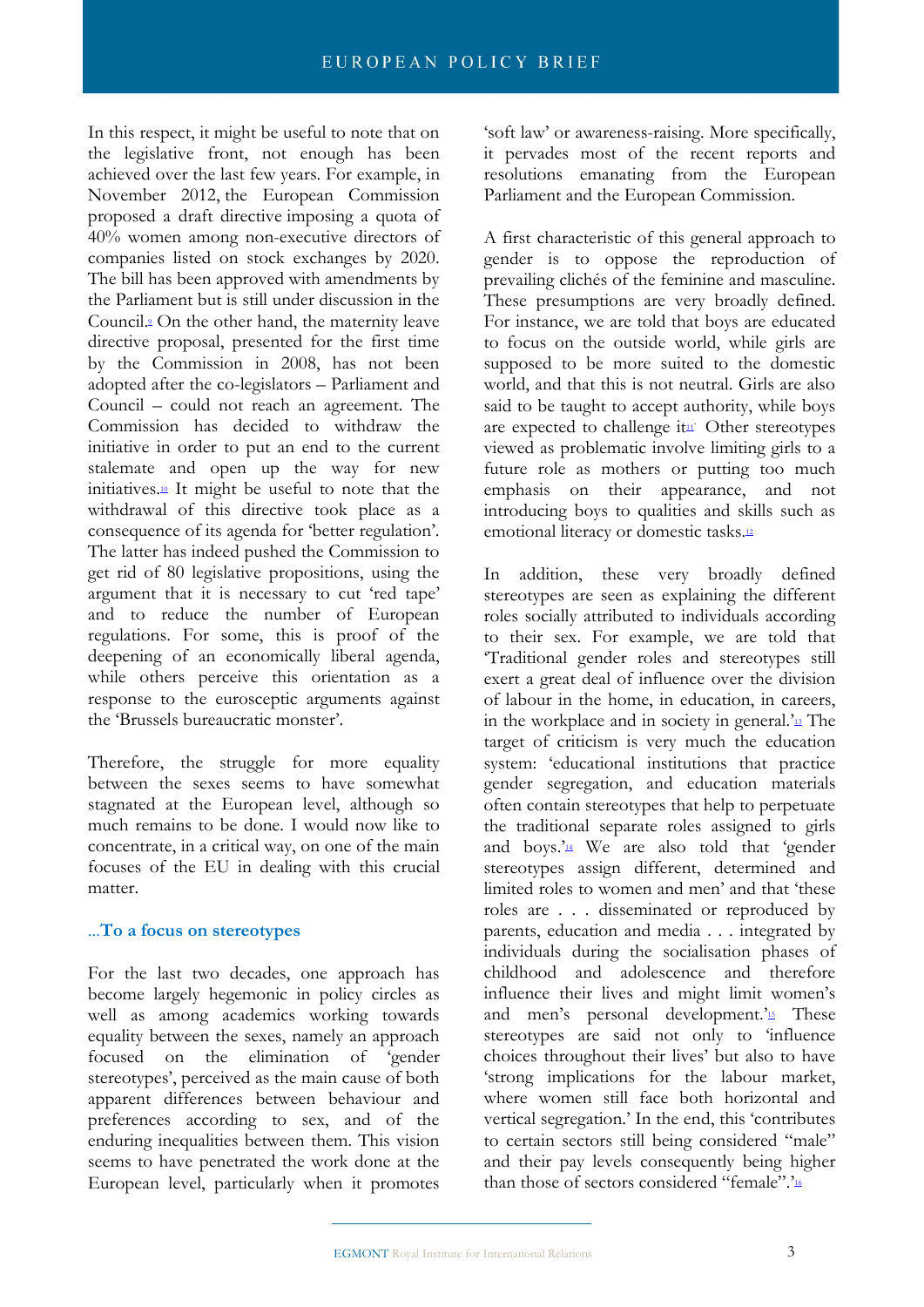Not only is this difference believed to be generated by gender stereotypes that are viewed as unilaterally negative, but all positive discourses on difference are also disparaged as being part of a form of 'benevolent sexism' rooted in a naturalist discourse. By this, researchers and policy-makers mean, for instance, the postulates according to which women are expected to be able to encourage a new, more 'feminine' style of governance, based on intuition, empathy or the ability to negotiate. This approach is criticized because it tends to limit women to particular functions and tasks[.](https://outlook.office365.com/owa/#sdfootnote17sym)<sup>17</sup>

Lastly, these gender clichés are perceived as the main causal factor explaining pervasive inequalities between women and men. Thus, we read that 'Gender roles continue to influence crucial individual decisions: on education, on career paths, on working arrangements, on family and on fertility. These decisions in turn have an impact on the economy and society. It would therefore be in everyone's interest to offer genuine choices equally for women and men throughout the different stages of their lives.['](https://outlook.office365.com/owa/#sdfootnote18sym)<sup>18</sup> We also read that 'Gender stereotypes and traditional structures have a negative impact on health and universal access to sexual and reproductive health and the associated rights.'<sup>[19](https://outlook.office365.com/owa/#sdfootnote19sym)</sup> These stereotypes are very much attributed to different sorts of education given to children: 'little boys and little girls do not learn the same things at school; by the same token, men and women are not treated equally in life.' $\alpha$  For example, the gender pay gap, in addition to being due to discrimination (not the same pay for the same work) is also partly attributed to the fact that women and men still tend to work in different sectors and jobs, and that women spend more time raising children and looking after the household[.](https://outlook.office365.com/owa/#sdfootnote22sym)<sup>22</sup> In other words, what explains remaining inequalities between the sexes 'has to do with stereotypes which legitimize inequalities, with men and women frozen in their respective complementary roles based on their expected behaviors and bound by formal "rules" they cannot infringe.'<sup>[20](https://outlook.office365.com/owa/#sdfootnote20sym)</sup>

#### '**Gender neutrality' and education**

Certainly, the contemporary EU approach to dealing with inequalities between women and men still includes classical recommendations for public policies, such as creating more affordable and flexible childcare and family services or imposing quotas for the representation of women in top positions. However, over the past few years, many recommendations have tended to focus on breaking stereotypes – and this is perhaps linked to the relative inefficiency of the 'hard law' perspective. Huge emphasis is now put on the necessity to 'change mentality' and, more specifically, to modify our general categories for the 'feminine'.

Even the eradication of violence against women is said to require a struggle against stereotypes: 'in order to effectively combat violence against women and impunity, a change of attitude towards women and girls is necessary in society, where women are too often represented in subordinate roles.' Thus, in addition to punishing offenders and supporting women's shelters and organisations working to support women who are victims of gender-based violence, it would also be necessary to combat gender stereotypes and discriminatory sociocultural attitudes from an early age onwards.[23](https://outlook.office365.com/owa/#sdfootnote23sym) The Parliament also calls on the Commission and the Member States 'to raise awareness of stereotypes, sexism and traditional gender roles in the education and media sector' and to promote a balanced, non-stereotyped image of women[.](https://outlook.office365.com/owa/#sdfootnote24sym)<sup>24</sup> This quest for 'gender neutrality' can sometimes sound like a very forceful goal: 'challenging representational systems and driving out (from birth but especially in schools) anything which encapsulates so-called "male" and "female" behaviour.'25[.](https://outlook.office365.com/owa/#sdfootnote25sym)

The solutions proposed suppose an involvement of public authorities in education policies, in order to create a more neutral approach to gender in the way teaching is carried out, in curricula and in the manner in which teachers are trained. Public authorities are asked to promote courses about and research into the significance and scope of gender equality as part of tertiary education, notably by including gender-equality-related subjects in syllabuses, introducing specific postgraduate courses and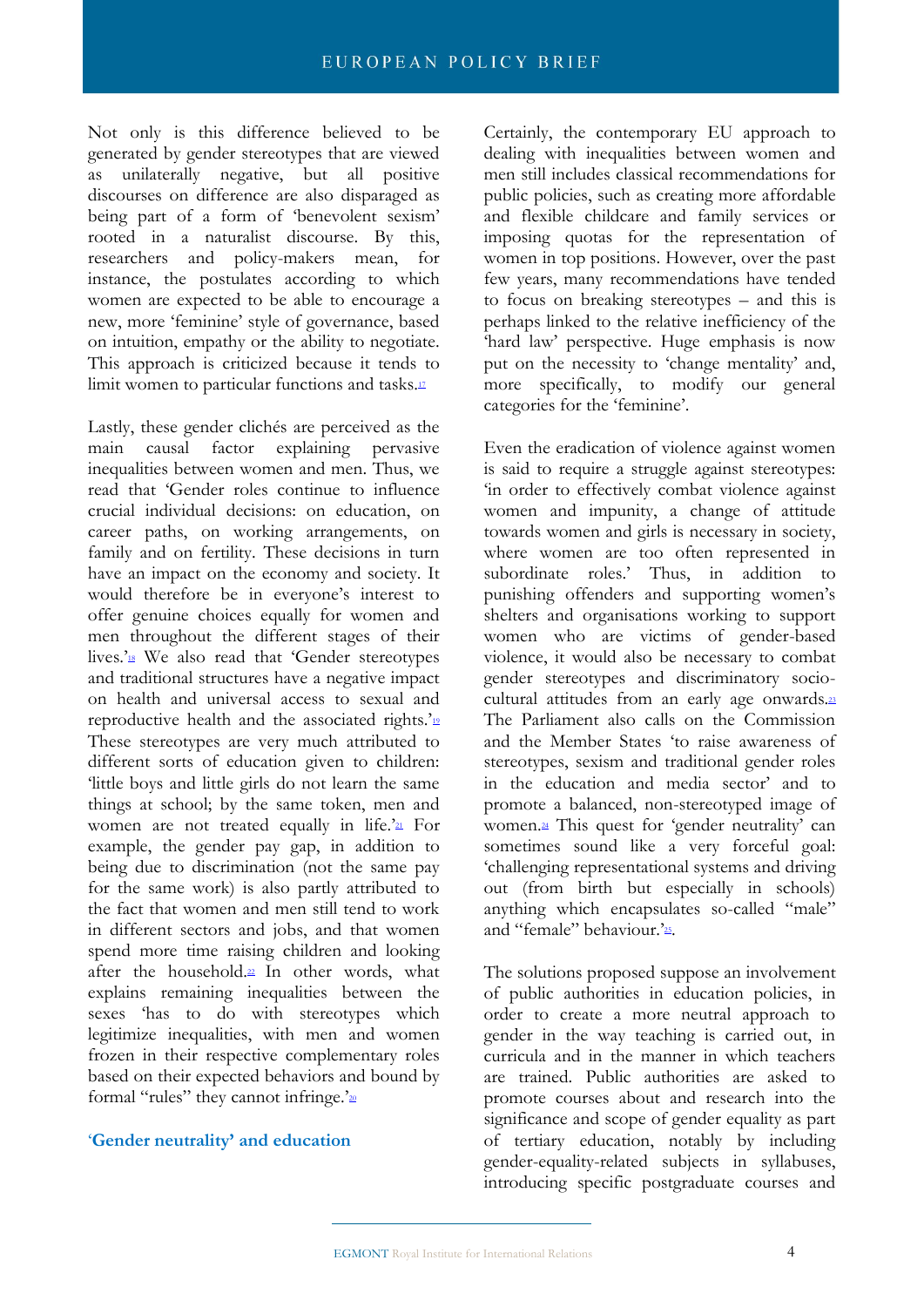furthering specialist studies and research in the fiel[d.](https://outlook.office365.com/owa/#sdfootnote26sym)<sup>26</sup> European and national authorities are encouraged to foster gender equality in educational institutions and to see gender education as a fundamental part of the curriculum and school programmes; in line with the Istanbul Convention, Member States are pushed to include teaching on non-stereotyped gender roles.<sup>21</sup> In the same perspective, girls and boys should be encouraged to take an equal interest in all subjects, beyond gender prejudices. For instance, girls should be incited to study scientific and technical subjects, while boys should learn about activities usually perceived as feminine, such as domestic work and care. Member States are also asked to eliminate stereotypes and sexist distortions from textbooks in order to change the behaviour and identity of girls and boys, and to develop or reinforce national regulations fighting against stereotyped gender roles in the media and advertising[.](https://outlook.office365.com/owa/#sdfootnote28sym)<sup>28</sup>

# **PROBLEMS AND LIMITATIONS**

This vision has been very much disparaged by the opponents of 'gender theory' in a somewhat over-the-top and apocalyptic way. These opponents have lumped together various intellectual and militant movements, which they all presume to abide by the same political project, namely the abolition of sexual differences, the promotion of a new postmodern approach not only to gender but also to sexuality, and the encouragement of feminist visions – all perceived as anti-men – and of homosexual and transsexual rights and visions alike<sup>29</sup>

Without falling into such caricatures and approximations, it might be useful to question some of the assumptions pervading mainstream views on gender. In other words, the long-term objective in that field should be to invent a 'third way' between radical constructivism and radical essentialism. And for that purpose, the notion of difference between the sexes has to be totally refurbished. But first, let us examine the limitations of the mainstream approach to gender.

Firstly, the causal link postulated in this view between, on one hand, gender stereotypes, and on the other, differences and inequalities between the sexes is extremely problematic. This link is always a postulate from which other arguments follow but it is never proved[.](https://outlook.office365.com/owa/#sdfootnote30sym)<sup>30</sup> It is assumed that stereotypes actually explain both differences and inequalities between women and men (the two often being amalgamated as we have just seen earlier). Nonetheless, this assumption cannot be easily demonstrated. Since boys and girls and women and men continue to be educated and socialized differently, it remains largely impossible to assess the extent of the innate versus the constructed parts of the 'feminine' and 'masculine' clichés. Of course, one can show that there is a distinct socialization according to sex, but one cannot prove that the origin of this distinction lies in these stereotypes. Essentialists could indeed retort that if we raise boys and girls differently it is because of deeper and more fundamental biological differences. They would therefore reverse the causality. For them, stereotypes are not the cause of behavioural differences but instead derive from them as the product of innate differences. What is actually proven by recent research is the impact of socialization on preferences, behaviours and abilities. But again, that does not mean that prevailing ideas about the 'feminine' and the 'masculine' are causal factors either for the differences or for the inequalities between the genders.

In the end, by being ourselves immersed in our society (and socialised like every other average individual), we are all inevitably imbued with these stereotypes. Therefore it seems a logical and empirical impossibility to either prove or disprove the causal effect of gender stereotypes on behaviours and mentalities. If one adds to that the impact of socialization on biology (through the pla[s](https://outlook.office365.com/owa/#sdfootnote31sym)ticity of our brains $\frac{31}{2}$  and  $\overline{\text{genes22}}$  $\overline{\text{genes22}}$  $\overline{\text{genes22}}$ , much research on this issue then loses most of its relevance: even if one admitted the causal impact of stereotypes on differences and inequalities between the sexes, one would then have to take into account the impact they would have not only on behaviours and mentalities but also on actual biology. This would then make it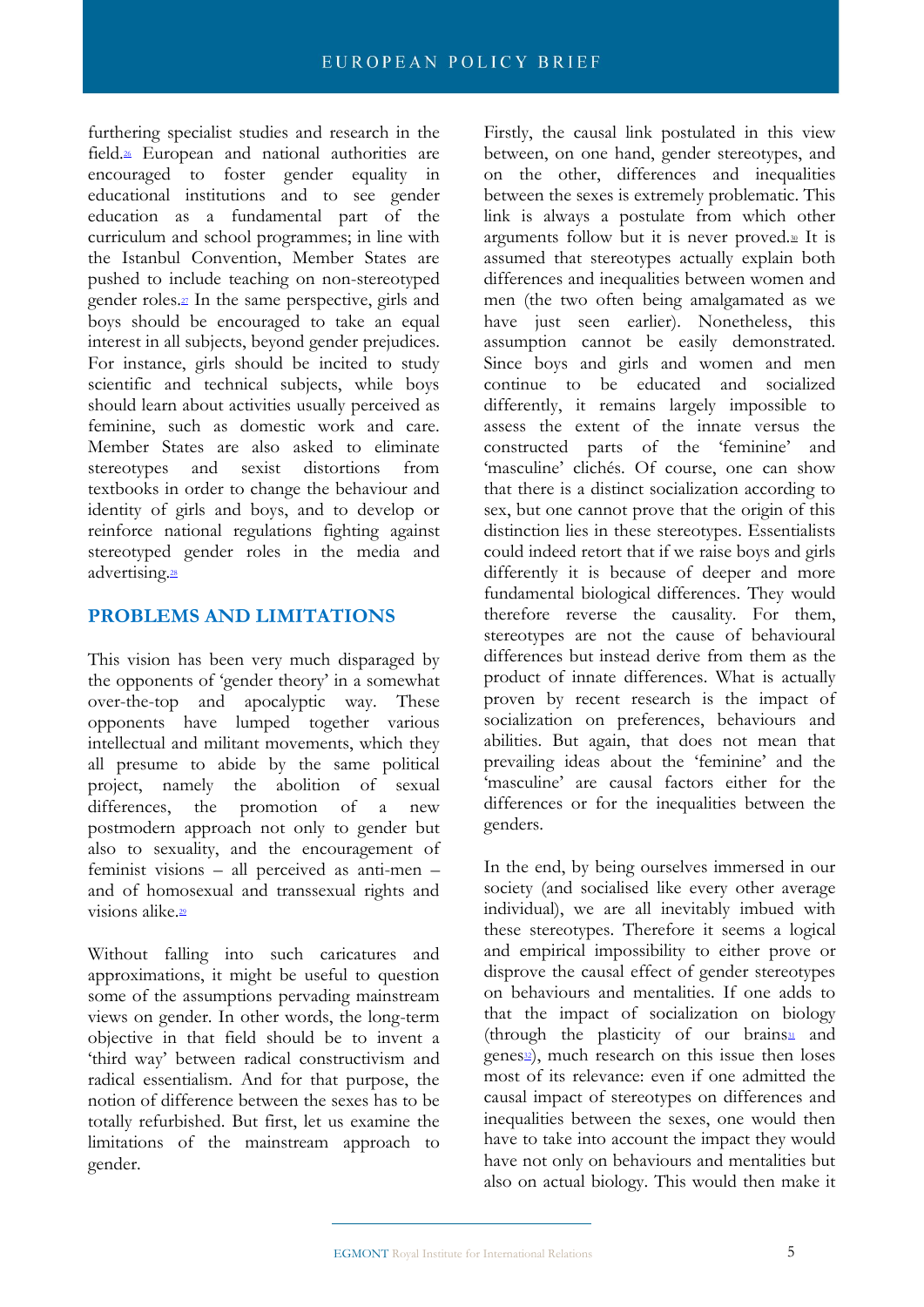even harder to reverse such an impact. This question relates to the problematic solutions proposed by the supporters of the gender approach, to which we will return in a moment.

Secondly, this vision deploys a generally negative and unilateral vision of differences between the sexes, as being either an equivalent to or necessarily leading to inequalities. Yet, what progressives should be attacking is injustices in general and, more particularly, relations of domination that contradict individual freedoms, not differences as such.

The focus on the alternative between unity and diversity or identity and differences has become a widespread one in social sciences as well as in public debates at least since the 1970s. This is what some have called the 'cultural turn'. The ascent of new social movements, issues and claims seemed to question the old materialistic framework of progressives and incite them to work on post-materialistic issues. Poststructuralism and postmodern visions have been part of that movement. This intellectual evolution in Western progressive thought had an impact on the approach to gender. The work of Judith Butler in particular seemed to embody this new preoccupation with a radically constructivist approach in which sex – and not just gender – was perceived as a social construction, a perspective according to which the more widespread the differences the better, as long as it was the outcome of a free individual choice. On the flip side of this polemic, a more conservative view has gained ground for the last decades, which, although radically distinct from an ideological point of view, does share common points with Butler's constructivist approach. Indeed, the opponents to radical constructivism have been trying to revive a sort of essentialist approach to gender, according to which differences between the sexes are not the product of social norms but rooted instead in innate biological differences. In this camp, too, the focus is on differences, albeit in a more rigid, essentialist and conservative view.

The mainstream approach to gender has been partly influenced by the radical constructivist camp but its main focus now seems to be with eliminating socially constructed differences, perceived as inherently linked to inequalities. Yet, a unilaterally negative approach to differences between the sexes is very unlikely to find an echo among the average – male and female – population, since most individuals do seem to think not only that there are irreducible differences between men and women but also that this is a positive thing. The challenge is therefore to elaborate a vision that would clearly go against relations of domination without discarding the existence of such differences. It is about voicing a vision of the 'feminine' (and the 'masculine') which would enable women to get involved in their own liberation as well as the struggle for freedom in general, a sort of 'emancipatory differentialism'.

A third flaw of this approach lies in the alternative propositions it makes for attaining equality between men and women. The very strong focus on an alternative education reflects a sort of idealistic bias and presents the potential danger of perfectionism - I am using here the philosophical definitions of these terms. The mainstream approach to gender is indeed idealistic in a classical sense: it supposes, first of all, that ideational factors – beliefs, representations, ideas – are the causal factors for real inequalities between men and women; and secondly, it proposes solutions specifically aimed at changing these representation[s.](https://outlook.office365.com/owa/#sdfootnote33sym) $\mathbb{E}$  By doing so, it tends to overlook relations of power justified by these representations as well as more objective – material or biological – factors potentially contributing to these inequalities.

Furthermore, these propositions entail the risk of ['](https://outlook.office365.com/owa/#sdfootnote34sym)perfectionism'<sup>34</sup>: by pushing for a new sort of 'gender-free' society and by using school curricula to convey these new perspectives, they run the risk of justifying the imposition by the state over a whole population of a specific 'conception of the good', perceived as inherently superior. To be told what it should mean or not mean to be a girl or a boy could indeed run counter to the individual freedom to build one's own vision of the good. Certainly, questioning gender-based socialisation could increase the freedom of individuals by liberating them from pre-established expectations and categories.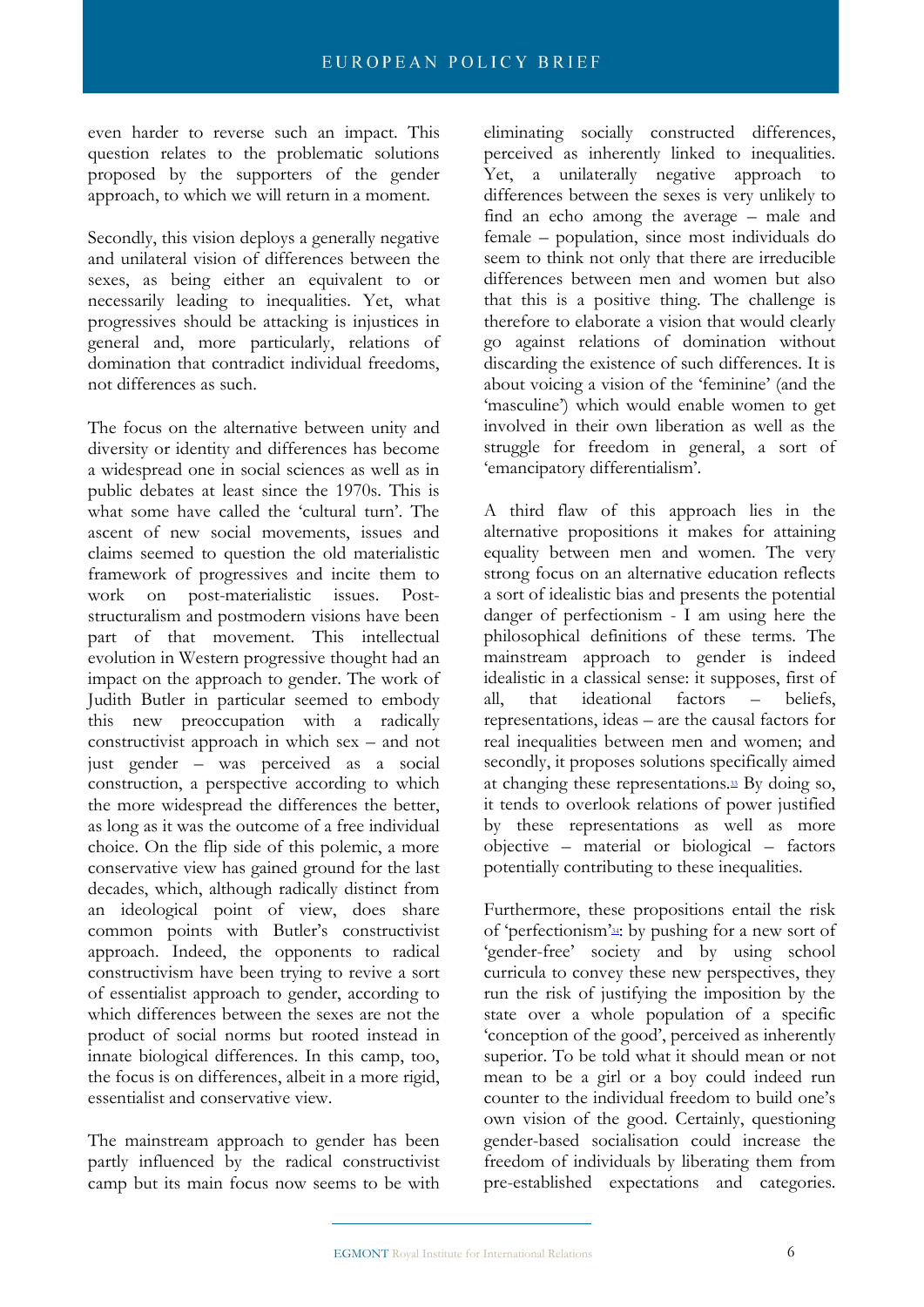Nonetheless, pushing for a radical end to the categories of the 'feminine' and the 'masculine' results in a reverse, but still dogmatic, trap.

# **CONCLUSION: FROM GENDER TO FREEDOM**

This paper has attempted to highlight some of the limitations of the approach that currently prevails in the European institutions about the inequalities between women and men. As we have seen, the classical anti-discrimination perspective has reached its limitations in the fight against the many injustices still affecting women. Furthermore, the 'hard law' approach achieved through legislative propositions seems to have become secondary to a more 'soft law' perspective. This has gone hand in hand with a lack of resources allocated to the objective of reducing inequalities between the sexes. On the other hand, a very strong focus on gender stereotypes has become visible in the EU institutions' take on this issue. Yet, as we have shown, this notion is problematic in many respects.

I would now like to outline a few potential alternative principles to this approach. Because of lack of space and because I have tackled this dimension in other publications, I will sketch these points only briefly.

First of all, it is important to recognize the validity and legitimacy of measures intended to act upon mentalities and representations. Nonetheless, the way in which this symbolic work is carried out has to be questioned. Indeed, it would be very idealistic to suppose that consensual representations can be transformed mainly through education and alternative discourses. Such a view grants a transformative power to ideas, whereas these impact on reality only when they connect to interests and take into account structural and material constraints. In other words, it is an illusion to think that gender stereotypes are the cause of the injustices affecting women, in the same way that it is mistaken to believe that removing them will magically eradicate these injustices.

Gender stereotypes are problematic in so far as they contribute to justifying or reinforcing existing inequalities<sup>35</sup>. But they are not necessarily the reasons for the latter. Any attempt to prove that these clichés are the actual causal factors for dominations or inequalities affecting women will always fail since, on the one hand, the subjects tested are always themselves socialised into the mainstream views of the 'feminine' and the 'masculine' and, on the other, socialisation does not leave the mind nor even the body untouched – as shown by recent data on cerebral plasticity and epigenetics. In the end, the debate between what is innate or constructed when it comes to differences between the sexes is simply impossible to settle. And, most importantly, this narrow controversy leads us to overlook what should be the true priority – namely, building the conditions for effective freedom for all. This presupposes the denunciation of discourses that legitimise women's inferiority but does not necessarily postulate that those narratives actually create such disadvantages.

Furthermore, a credible vision for female emancipation also requires the adoption of a far more propositional than merely critical stance. If women are to support the measures contributing to render them less vulnerable, there should be a persuasive and appealing long-term project that is not limited to criticisms. And this alternative project cannot only consist of getting rid of stereotypes. Such a project needs to put the goal of individual freedom at the forefront and not exclude the hypothesis that there might indeed be some inextricable differences between the sexes. It is fundamental to stress that differentialist discourses that support or justify domination are the problem, not differences as such. In other words: a new and appealing project for women should articulate general principles of justice rather than focus on the opposition between difference and similarity. A narrative built around the principle of effective freedom could accommodate the various needs of contemporary women without counteracting their deeply held conviction that they still remain different from men. Being free to elaborate and put in practice your own vision of the good and your own choice of life projects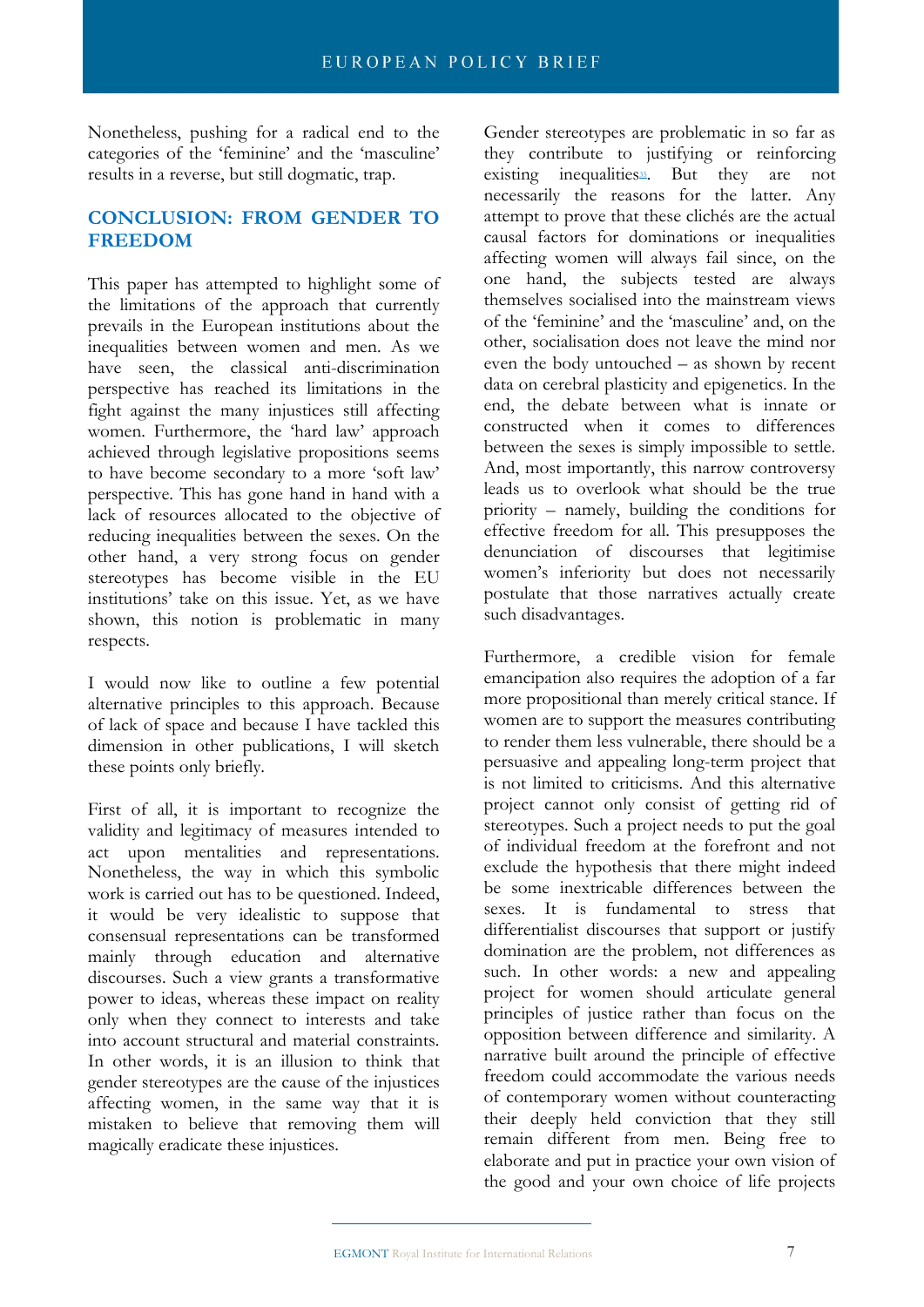does not contradict the belief that there might be differences between the sexes beyond purely biological ones. But it does necessitate overcoming the general objectification of women. This aspect is present in many clichés of the 'feminine' and needs to be questioned, because if women are perceived and conceive of themselves as being merely objects or instruments to others' needs, purposes and ends, they will never engage in struggles for their own freedom or the liberty of other individuals. To fight for your own freedom, you first need to imagine yourself in the position of a free and autonomous subject able to decide their own fate. Nonetheless, counteracting such gender clichés does not mean getting rid of the idea that women want to remain feminine or continue to correspond to some form of female ideal. It just means that they have to start thinking outside the boxes and categories imposed on them through socialization. And this task should be followed by men as well, at least by those who feel constrained by the equally restrictive dominant definition of the 'masculine'.

In practical terms, this quest for freedom could lead to the implementation of specific measures in the educational system, but in a more open and flexible way than that currently promoted in the field: questioning the link between stereotypes and the lack of freedom or justification of inferiorities and disadvantages is one thing, promoting role reversals or a 'gender free' society is another. In that respect, perfectionist biases should be avoided: it is not up to public authorities to impose a specific vision of the good on individuals, whether through school curricula or other means. This objective does require forceful and constraining measures but not regarding representations: further measures – such as quotas, for instance, but not just them – should be implemented for women to reach the same positions as men in social, economic and political fields. This would suppose legislative and financial measures above and beyond what is being done at the moment, whether in the Member States directly or at the EU level.

But for this policy work to be pushed further, there will need to be mobilization on the part of women themselves. This can only happen through convincing alternative projects and discourses. Nevertheless, it is important to recall that ideas and representations do not float in a void. They matter only to the extent that they are closely connected to interests and take structures into account. In this case, new ideas will create results only if they take material factors into account and if they match the interests of the persons concerned – namely, a majority of women. Thus, the material and structural constraints in which most women find themselves will make them more or less responsive to the alternatives proposed. The social contexts that impel women to live different lives from men and to experience specific forms of injustices inevitably lead them to behave and to see things differently. As already discussed, this might even have an impact on their biology. Besides, structural constraints also entail biological differences which are impossible to refute and very much affect women's lives: their likelihood of getting pregnant and delivering children or their general physical vulnerability, for instance. Those differences should inform not only the content of measures directed at emancipating women but also the discourses carrying those measures.

Finally, women will only be mobilised to support practical measures improving their existence if they are accompanied by a discourse reflecting their perceived interest. This means that an alternative project has to speak to the selfish drives of women as much as to their ideals, principles or selfless orientations. One should therefore contest the very fashionable cliché of a supposedly greater and more innate female empathy. Most research on that topic has in fact shown that, if selflessness is natural and probably an evolutionary necessity, it tends to deploy itself in close, interpersonal circles, while selfish reflexes are likely to prevail in thinking or acting at a more general level such as the sociopolitical on[e.](https://outlook.office365.com/owa/#sdfootnote35sym)<sup>35</sup> Put differently: like other human beings, women should remember that they are also driven by selfish motives, particularly when it comes to supporting collective actions and policies.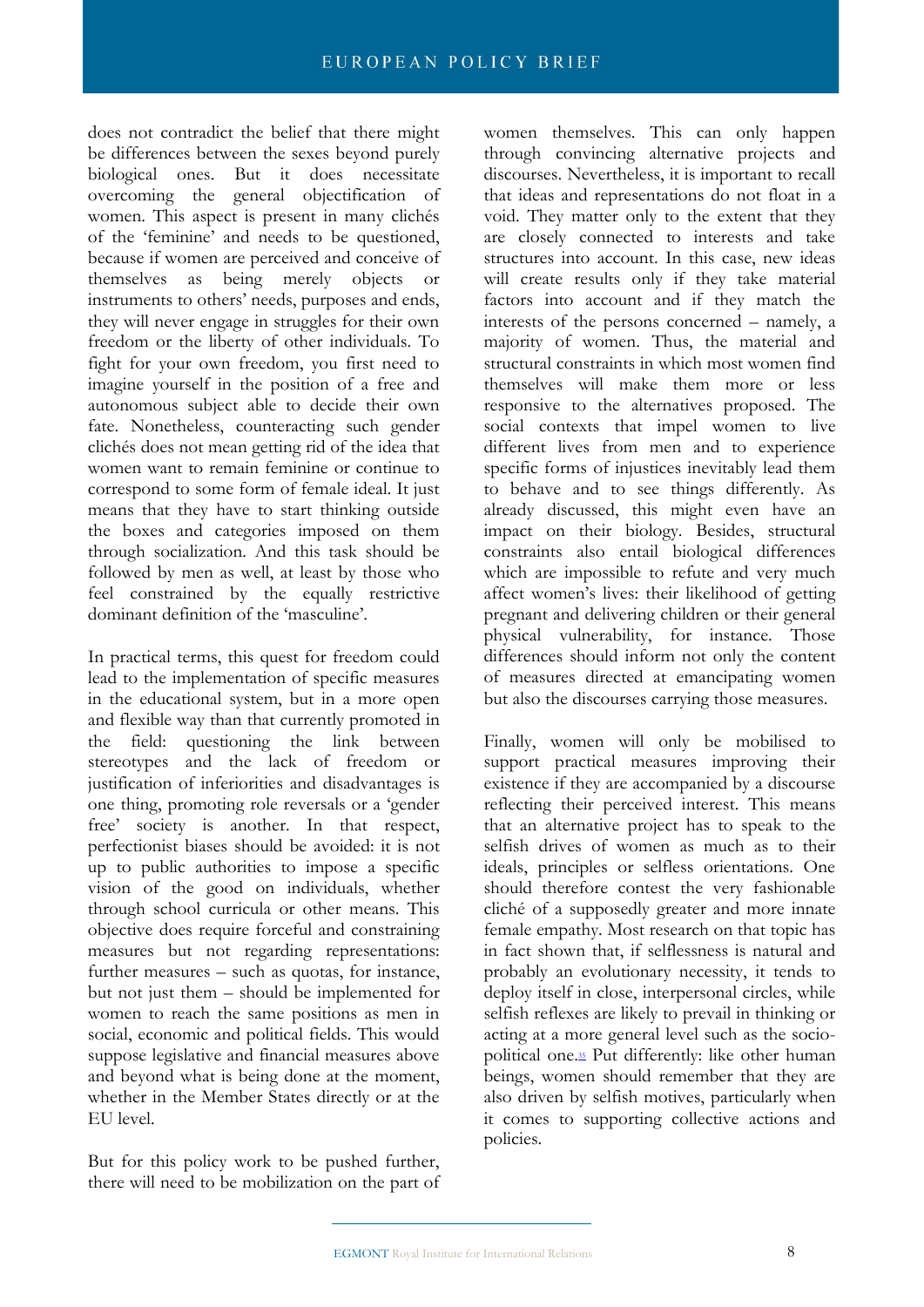#### **ENDNOTES**

[1](https://outlook.office365.com/owa/#sdfootnote1anc) Doctor in Politics, Senior Research Fellow at Egmont Institute and Research Associate to Oxford University (Centre for International Studies).

[2](https://outlook.office365.com/owa/#sdfootnote2anc) See, for instance, the data provided by the Strategy for equality between women and men 2010–2015, European Commission Strategy adopted in September 2010, [http://ec.europa.eu/justice/gender-](http://ec.europa.eu/justice/gender-equality/files/strategy_equality_women_men_en.pdf,p)

[equality/files/strategy\\_equality\\_women\\_men\\_en.pdf, p](http://ec.europa.eu/justice/gender-equality/files/strategy_equality_women_men_en.pdf,p) 12.

**[3](https://outlook.office365.com/owa/#sdfootnote3anc)** EUROPEAN **C**OMMISSION, **'**WHAT IS THE EU DOING FOR WOMEN'S RIGHTS AND GENDER EQUALITY?**'**, 5 MARCH 2015, HTTP://[EUROPA](http://europa.eu/rapid/press-release_MEMO-15-4563_en.htm).EU/RAPID/PRESS-RELEASE MEMO-15-4563 EN.HTM; P. CRAIG AND G. DE BURCA, *EU LAW: TEXT, CASES, AND MATERIALS, OXFORD, OXFORD UNIVERSITY PRESS*, 2015, P 914.

[4](https://outlook.office365.com/owa/#sdfootnote4anc) Commission, 'What is the EU doing for women's rights and gender equality?', op. cit., 2015.

[5](https://outlook.office365.com/owa/#sdfootnote5anc) European Commission, 'Joint Statement on the International Day for the Elimination of Violence against Women', 25 November 2015, published 24 Nov 2015, [http://europa.eu/rapid/press-release\\_STATEMENT-15-](http://europa.eu/rapid/press-release_STATEMENT-15-6149_en.htm) [6149\\_en.htm](http://europa.eu/rapid/press-release_STATEMENT-15-6149_en.htm)

[6](https://outlook.office365.com/owa/#sdfootnote6anc) Statement by Commissioner Jourová for the European Day for Victims of Crime, 20 February 2015, [http://ec.europa.eu/justice/newsroom/criminal/news/1](http://ec.europa.eu/justice/newsroom/criminal/news/150220_en.htm) [50220\\_en.htm](http://ec.europa.eu/justice/newsroom/criminal/news/150220_en.htm)

[7](https://outlook.office365.com/owa/#sdfootnote7anc) C. Crepaldi, D. Loi, F. Pesce and M. Samek, *Evaluation of the Strengths and Weaknesses of the Strategy for Equality between Women and Men 2010–2015,* European Commission (Justice and Consumers), [http://ec.europa.eu/justice/gender](http://ec.europa.eu/justice/gender-equality/files/documents/151120_strategy_evaluation_en.pdf)[equality/files/documents/151120\\_strategy\\_evaluation\\_en](http://ec.europa.eu/justice/gender-equality/files/documents/151120_strategy_evaluation_en.pdf) [.pdf,](http://ec.europa.eu/justice/gender-equality/files/documents/151120_strategy_evaluation_en.pdf) p 59-60.

[8](https://outlook.office365.com/owa/#sdfootnote8anc) The Gender Equality Index looks at the following domains: work, money, knowledge, time, power, health, violence against women and intersecting inequalities. It is based on EU policy priorities and evaluates the effect of gender equality policies in the EU and by Member States over time: 'EIGE launches Gender Equality Index 2015: Marginal improvements in gender equality', [http://eige.europa.eu/news-and-events/news/eige](http://eige.europa.eu/news-and-events/news/eige-launches-gender-equality-index-2015-marginal-improvements-gender-equality)[launches-gender-equality-index-2015-marginal](http://eige.europa.eu/news-and-events/news/eige-launches-gender-equality-index-2015-marginal-improvements-gender-equality)[improvements-gender-equality](http://eige.europa.eu/news-and-events/news/eige-launches-gender-equality-index-2015-marginal-improvements-gender-equality)

[9](https://outlook.office365.com/owa/#sdfootnote9anc) European Commission, 'Gender balance on corporate boards', Corober 2015, [http://ec.europa.eu/justice/gender](http://ec.europa.eu/justice/gender-equality/files/womenonboards/factsheet_women_on_boards_web_2015-10_en.pdf)[equality/files/womenonboards/factsheet\\_women\\_on\\_bo](http://ec.europa.eu/justice/gender-equality/files/womenonboards/factsheet_women_on_boards_web_2015-10_en.pdf)  $ards$  web 2015-10 en.pdf

[10](https://outlook.office365.com/owa/#sdfootnote10anc) European Commission, 'Delivering for parents: Commission withdraws stalled maternity leave proposal and paves the way for a fresh approach', press release, 1 July 2015, [http://europa.eu/rapid/press-release\\_IP-15-](http://europa.eu/rapid/press-release_IP-15-5287_en.htm) [5287\\_en.htm](http://europa.eu/rapid/press-release_IP-15-5287_en.htm)

[11](https://outlook.office365.com/owa/#sdfootnote11anc) F. Bettio and S. Sansonetti (editors), *Visions for Gender Equality,* European Commission (Directorate-General for Justice More information on the European Union), Luxembourg, 2015.

[12](https://outlook.office365.com/owa/#sdfootnote12anc) Ibid, p 31.

[13](https://outlook.office365.com/owa/#sdfootnote13anc) 'Motion for a European Parliament Resolution on the EU Strategy for equality between women and men post-2015',

[http://www.europarl.europa.eu/sides/getDoc.do?type=R](http://www.europarl.europa.eu/sides/getDoc.do?type=REPORT&reference=A8-2015-0163&language=GA) [EPORT&reference=A8-2015-0163&language=GA](http://www.europarl.europa.eu/sides/getDoc.do?type=REPORT&reference=A8-2015-0163&language=GA)

[14](https://outlook.office365.com/owa/#sdfootnote14anc) Idem.

[15](https://outlook.office365.com/owa/#sdfootnote15anc) European Parliament, 'Empowering girls through education in the EU', 9 September 2015, (2014/2250(INI), Resolution, p 3.

[16](https://outlook.office365.com/owa/#sdfootnote16anc) Idem.

[17](https://outlook.office365.com/owa/#sdfootnote17anc) European Commission, op. cit., 2010, p 29-30.

[18](https://outlook.office365.com/owa/#sdfootnote18anc) Ibid, p 8.

[19](https://outlook.office365.com/owa/#sdfootnote19anc) Idem.

- [20](https://outlook.office365.com/owa/#sdfootnote20anc) Bettio and Sansonetti, op.cit., p 28-29.
- [21](https://outlook.office365.com/owa/#sdfootnote21anc) Ibid, p 29.

[22](https://outlook.office365.com/owa/#sdfootnote22anc) European Commission, op. cit., 2010, p 16.

[23](https://outlook.office365.com/owa/#sdfootnote23anc) 'Motion for a European Parliament Resolution . . .', op. cit., 2015.

[24](https://outlook.office365.com/owa/#sdfootnote24anc) Idem.

[25](https://outlook.office365.com/owa/#sdfootnote25anc) Bettio and Sansonetti, op. cit., p 31.

[26](https://outlook.office365.com/owa/#sdfootnote26anc) EP, 'Empowering…', 2015, op. cit., p 11.

[27](https://outlook.office365.com/owa/#sdfootnote27anc) Ibid, p 4-6.

[28](https://outlook.office365.com/owa/#sdfootnote28anc) Ibid, p 8-10.